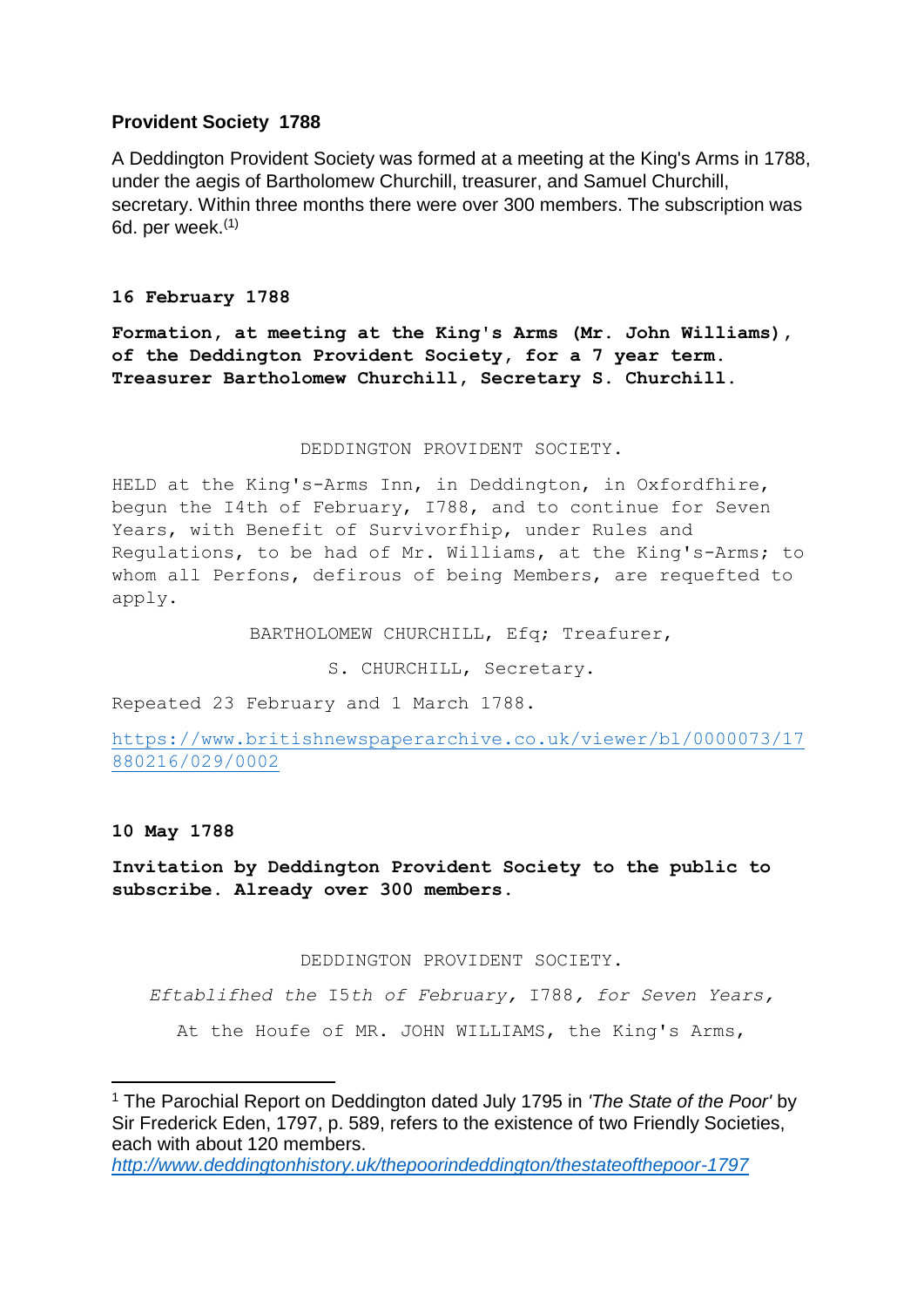in Deddington aforefaid.

THE Publick are hereby informed, That the fame will continue open for one Year from the Commencement of the Admiffion of Members.

That the Firft Quarterly Payment is to be made on Saturday the Seventeenth of May Inftant.

That upwards of 300 Members are already admitted.

That Sixpence per Week be subfcribed as a Share, and any Member may have as many Shares as he or fhe may chufe to fubfcribe for.

That the Money fubfcribed will every three Months be invefted in the publick Funds at Intereft, and the Intereft as it becomes due will be applied to the Stock to enlarge the Capital.

Any Perfon wifhing to become a Member is defired to apply to Mr. Williams, at the King's Arms, Deddington.

BARTHOLOMEW CHURCHILL, Efq. Treafurer.

S. CHURCHILL, Secretary.

► Rules and Orders delivered gratis to every Member on Admiffion.

Repeated 17 May 1788.

[https://www.britishnewspaperarchive.co.uk/viewer/bl/0000073/17](https://www.britishnewspaperarchive.co.uk/viewer/bl/0000073/17880510/012/0002) [880510/012/0002](https://www.britishnewspaperarchive.co.uk/viewer/bl/0000073/17880510/012/0002)

**21 February 1789**

**Notice by Deddington Provident Society. Membership list closing on 4 April 1789. Apply to Mr. Williams at the King's Arms. Treasurer, Bartholomew Churchill; Trustees Samuel Churchill and John Griffin.**

#### DEDDINGTON PROVIDENT SOCIETY.

*For the Benefit of Survivors at the Expiration of Seven Years,* Held at the King's Arms, in Deddington, Oxfordfhire. BARTHOLOMEW CHURCHILL, Efq; TREASURER.

SAMUEL CHURCHILL, }

JOHN GRIFFIN, } TRUSTEES.